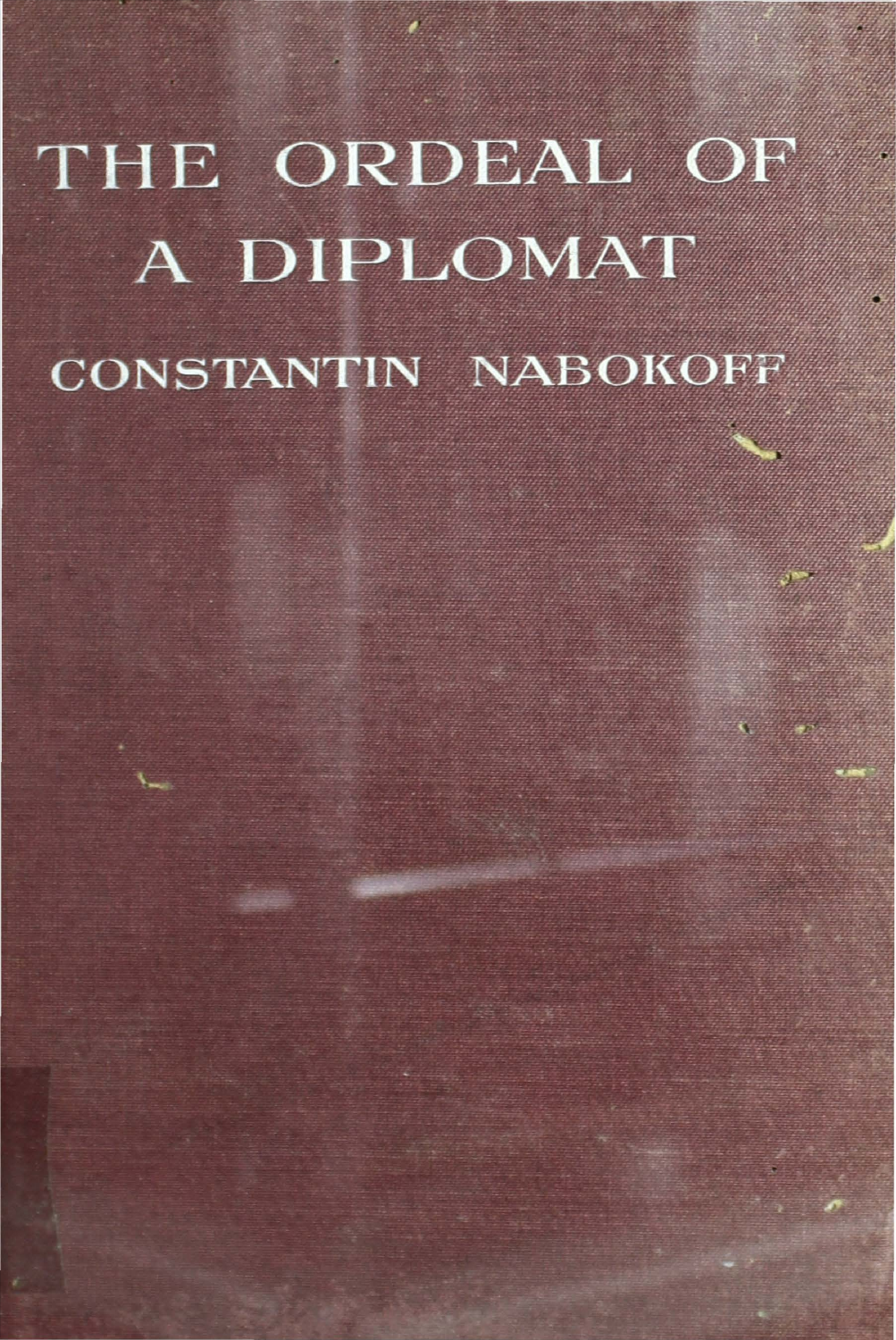# THE ORDEAL OF A DIPLOMAT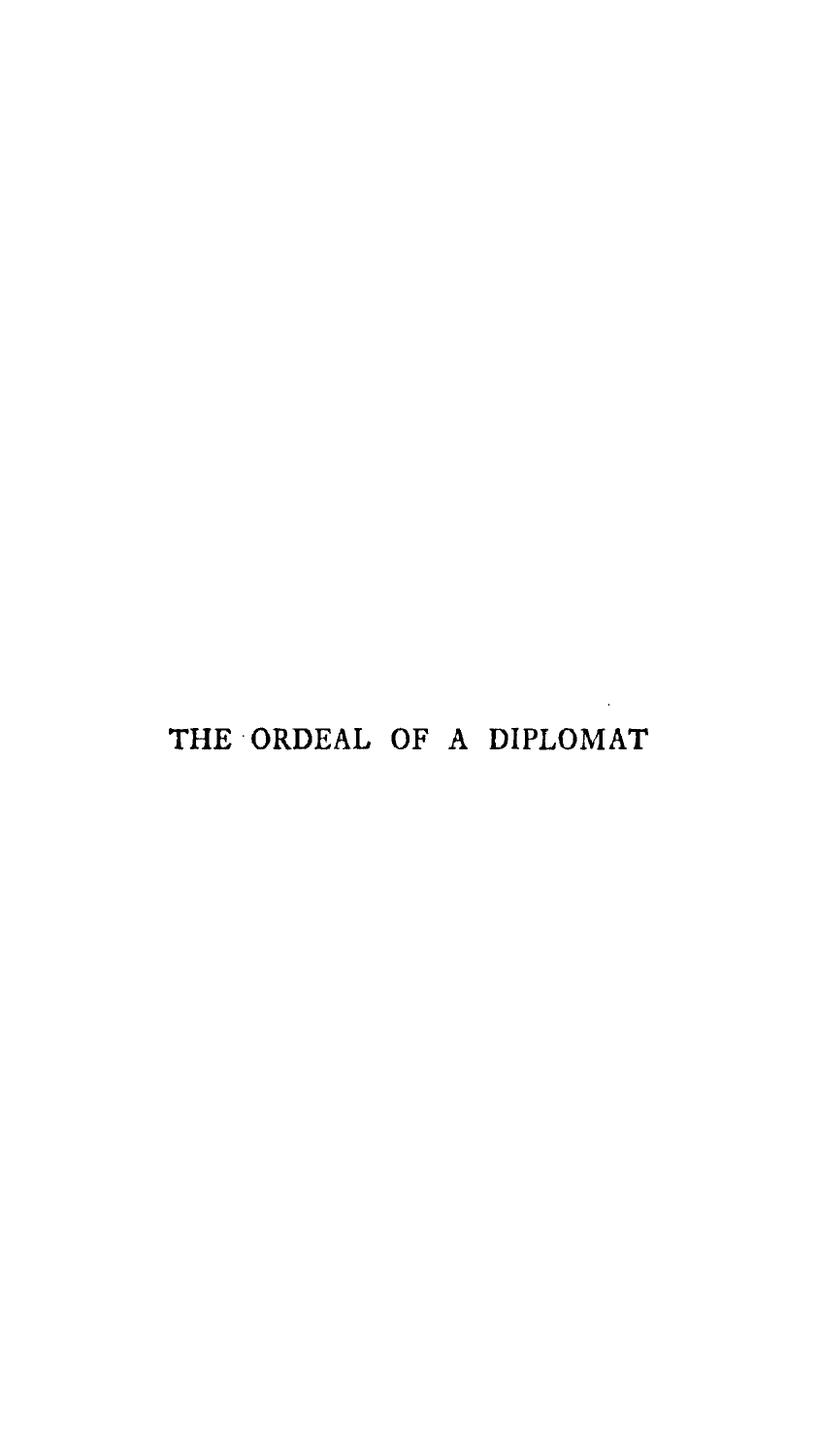# **THE ORDEAL OF A DIPLOMAT**

BY

# C. NABOKOFF



LONDON DUCKWORTH AND COMPANY 3, HENRIETTA STREET, COVENT GARDEN, W.C. 2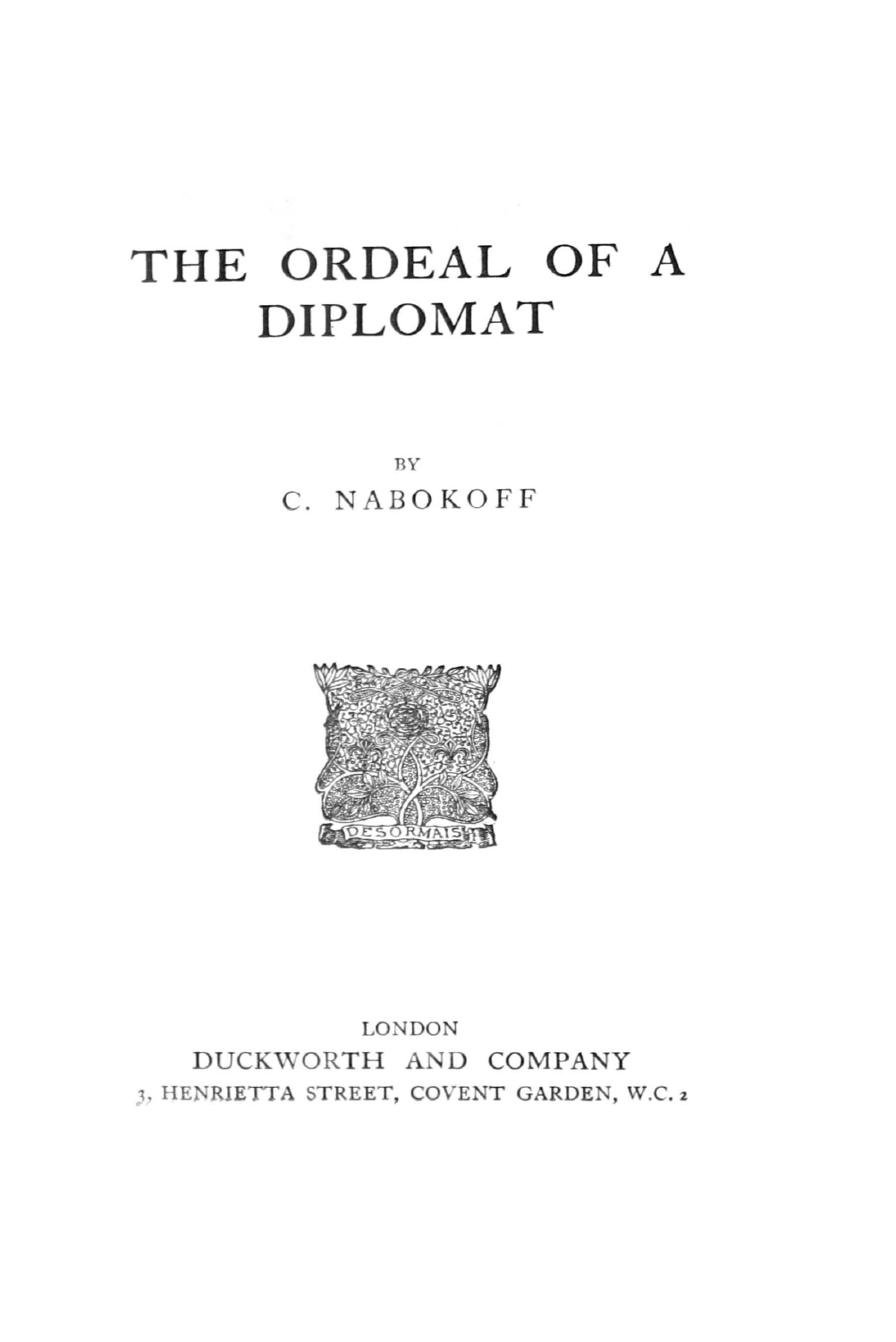First published in 1921. [ALL RIGHTS RESERVED.]

THE LONDON AND NORWICH PRESS, LIMITED, LONDON AND NORWICH, ENGLAND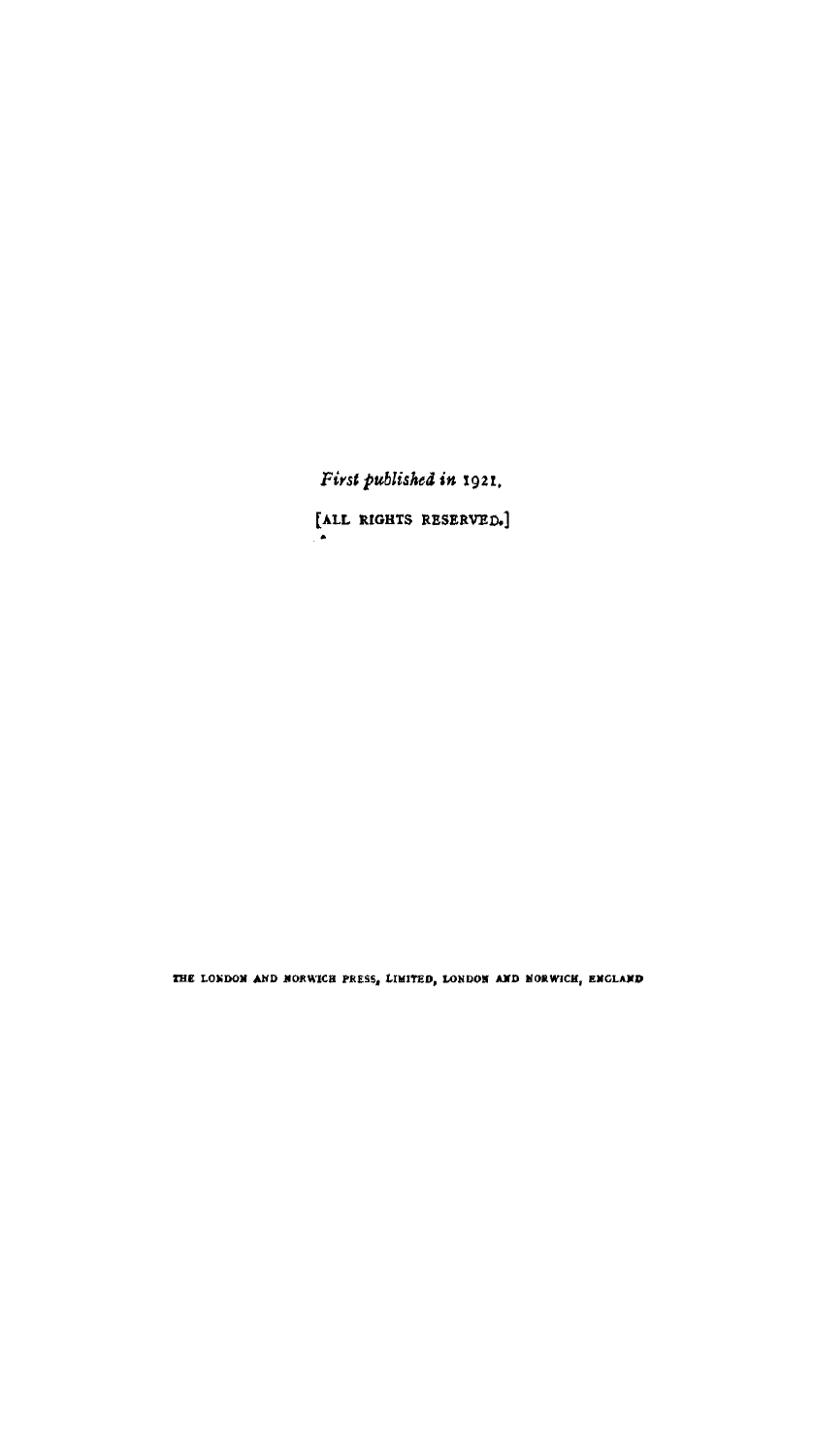# CONTENTS

|                                                                                                                                                                                                                                                                                                                                                                                                                                                                                                                 |  |  |  |        |  |  |  |  |  | PAGE |
|-----------------------------------------------------------------------------------------------------------------------------------------------------------------------------------------------------------------------------------------------------------------------------------------------------------------------------------------------------------------------------------------------------------------------------------------------------------------------------------------------------------------|--|--|--|--------|--|--|--|--|--|------|
| PREFACE                                                                                                                                                                                                                                                                                                                                                                                                                                                                                                         |  |  |  |        |  |  |  |  |  |      |
|                                                                                                                                                                                                                                                                                                                                                                                                                                                                                                                 |  |  |  | PART I |  |  |  |  |  |      |
| <b>CHAPTER I</b><br>The Russian Consul-General in India-Transference of Capital-The Con-<br>sulates-Calcutta-Tibet-" The Russian Spy"-Dispelling Misunderstand-<br>ings-Outbreak of War-Native Troops-Lord Hardinge's Influence-Counsellorship of the Russian Embassy in London-Future of the British Raj-<br>Journeys in India-Rajputana-Darjeeling-Farewell to India.                                                                                                                                         |  |  |  |        |  |  |  |  |  | Q    |
| CHAPTER II<br>Count Benckendorff-War Conditions in 1916-Russia's Popularity-                                                                                                                                                                                                                                                                                                                                                                                                                                    |  |  |  |        |  |  |  |  |  | 34   |
| CHAPTER III<br>Lord Milner's Mission-Britain and Russia-the "Steam-roller"-Sir<br>George Buchanan-Anticipations of Revolution-British Anxiety-An<br>Embarrassing Position-War News.                                                                                                                                                                                                                                                                                                                             |  |  |  |        |  |  |  |  |  | 59   |
| CHAPTER IV<br>Death of Lord Kitchener-Abdication of Emperor Nicholas--Effect in Russian Colony--Work of Russian Embassy--British Attitude--The First<br>Declaration of the Provisional Government-Interview with Mr. Balfour-<br>Russian Foreign Office and Reuter's-My Own Attitude to Revolution-<br>George-Telegram to Prince Lvov-Provisional Government's<br>Llovd<br>Blunders-Ministerial Differences-Soviet Pressure-A New Ambassador<br>Appointed-Sazonov-Mr. Henderson's Visit to Russia-Mr. Svatikov. |  |  |  |        |  |  |  |  |  | 60   |
| CHAPTER V.<br>The Emigres-Emigres' Committees-Repatriation-Mr. Deitch-Victor<br>Tchernov-The Defeatists-Soviet Pressure-A Warning from the Embassy<br>-Chicherin-Litvinov-German Submarines and Russian Emigres-Funds<br>for Emigrés,                                                                                                                                                                                                                                                                           |  |  |  |        |  |  |  |  |  | 94   |
| CHAPTER VI<br>Reticence of Russian Foreign Office-Mr. Miliukov-Belated Information-Mr. Tereschenko-The Three Phases-The British Foreign Office and<br>Russia-U.S.A. and the War--Kerensky-General Knox-Munitions--<br>Diplomatic Rules--A Second Ambassador--British Diffidence and Irrita-<br>tion-Inter-Allied Conference.                                                                                                                                                                                    |  |  |  |        |  |  |  |  |  | 111  |
| CHAPTER VII<br>The War in 1917-The Stockholm Conference-Kerensky's Attitude-<br>Telegram to Tereschenko-Soviet Delegates-A Note to Mr. Balfour-War<br>-Terrschenko's Criticism-Prime Minister's Compliment-Russian Criticism<br>-A Third Ambastador.                                                                                                                                                                                                                                                            |  |  |  | 5      |  |  |  |  |  | 131  |

 $\cdot$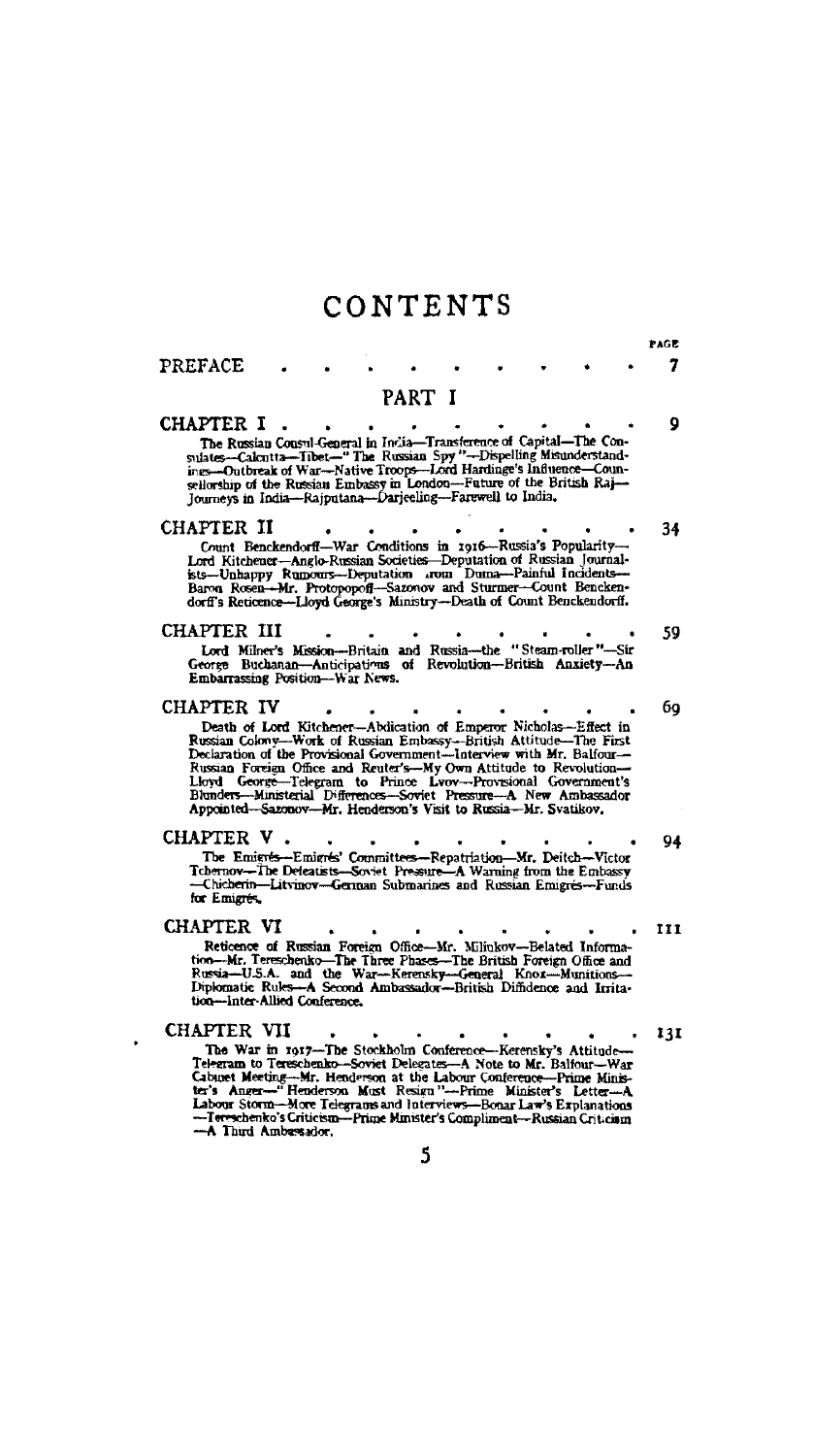# 6 CONTENTS

#### CHAPTER VIII

PAGE I 59

The War in the Autumn of 1917—The Kerensky Government—The Moscow Conference—General Alexeiev—Kornilov—The Dimarche—More Eritish Irritation—More Ambassadors—Foreign Office Conference—The Spanish Overtures—Air-raids—Narrow E Public Opinion on Russia.

#### PART II

 $\begin{tabular}{ll} \bf \textbf{CHAPTER} & \bf \textbf{PART} & \bf \textbf{I} \\ \bf \textbf{CHAPTER} & \bf \textbf{PART} & \bf \textbf{I} \\ \bf \textbf{The Bolshevik Revolution–Allies' Difficulties—British Self-restriction-  
ternational Law—Attitude of Government to the Embasis—Bolsveik \\ \bf\textit{Ambassador—An Interview with Mr. Balfour—An Appendix Deb. Bidsian  
People—British Representatives in Petrograd—Trotsky—Strike at Russian  
Presentative of a Government which did not Exist"—Russian Unity. Re-  
presentative of a Government which did not Exist"—Russian Unity.$ 181

#### CHAPTER X

Efforts at Co-ordination—Rights of Cypher—Friendship—Brest-Litovsk<br>—Failure of Provisional Government—Allied Negotiations—An Attack<br>con the Embassy—Mr. Krysin—A Series of Restrictions—Confiscation of<br>Funds—Expenses of the

CHAPTER XI • The Bolshevik Agency-Mutiny at Liverpool-British Resource-Lord Hardinge ani! Litvinov-The Diplomatic List-The "Vacant" Embassy-Diploma tic Passports-Mr. Bruce Lockhart-Letter to Lord Robert Cecil -Intervention in Russia-japanese Troops-Russian Patriots-Plan from the Embassy-Value of Stores-Archangel-the Red Army-Communism-Japan and U.S.A.-Jnadequate Contingents-Petrograd Panio-An Excuse for Propa.ganda-TrallliCaucasia-Confusioos-Omsk.

#### CHAPTER XII

Kerensky-Kerensky and the Prime Minister-British Labour Conference -Kuhlmaun-The Russian Luncheon Club-M. Clemenceau-Directorate at Omsk-Zavoiko-Passports-Kerensky's Excitement-His Detractors.

CHAPTER XIII 263 Chicherin and Brest-Litovsk---A War Prophet---British Despondency---<br>Indifference towards Russia----Revognition of Bolsheviks---The Union for the Regeneration of Russia---All-Russian Government---A Telegram from Omsk<br>---No

- CHAPTER XIV 283 The Peace Conference-Representation of Russia-Russian Political<br>Council-Mr. Sazonov--Paris--Prinkipo--The Russian Colony-Authority<br>from Omsk--Removal of Restrictions--Finland--Prof. Peter Struve-<br>Telegrams to Omsk--Baltic
- CHAPTER XV Allied Movements--Sir H. Gough--Labour Dictation--The Daily Herald<br>--Britain and Russia--After the Victory-Bolshevik Propaganda-Public<br>Opinion--Failure of the White Armies-Strenuous work--Letter from Sazonov-Resignation, 302
- INDEX 317  $\ddot{\phantom{a}}$  $\bullet$  $\bullet$  $\bullet$  .  $\bullet$  $\bullet$  $\bullet$  $\bullet$  $\bullet$

202

2:2[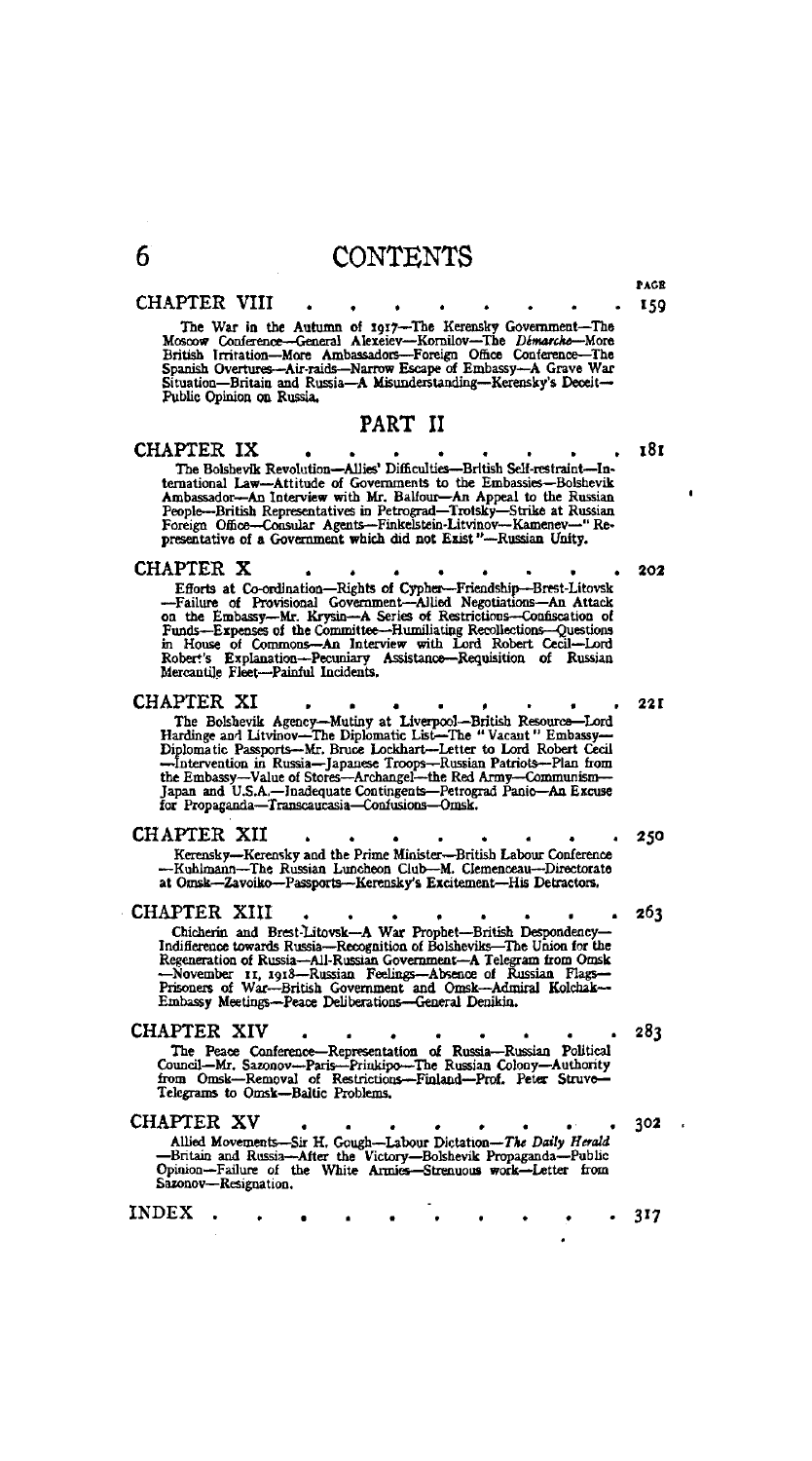# PREFACE

THE story of my four years' tenure of office at the Russian Embassy in London, first as Counsellor of the Embassy (December 15, 1915- January 12, 1917) and later as Chargé d'Affaires, is written in the shape of personal recollections. Some episodes are corroborated by documents. The Bolsheviks have published the entire correspondence of the Russian Diplomatic Representatives. This publication naturally provoked intense indignation abroad. Trotsky has paid me the compliment of issuing a collection of my reports from India in a special pamphlet. Personally, I have no reason to complain of this iniquity. My reports from India present but a remote historical interest, as they relate to a period which has passed for ever. They denote, however, my sincere admiration for the achievement of the British Raj in India and my conviction that Great Britain and Russia should work hand in hand in the East for their mutual benefit as well as in the interests of the peoples of Asia. As regards my tele-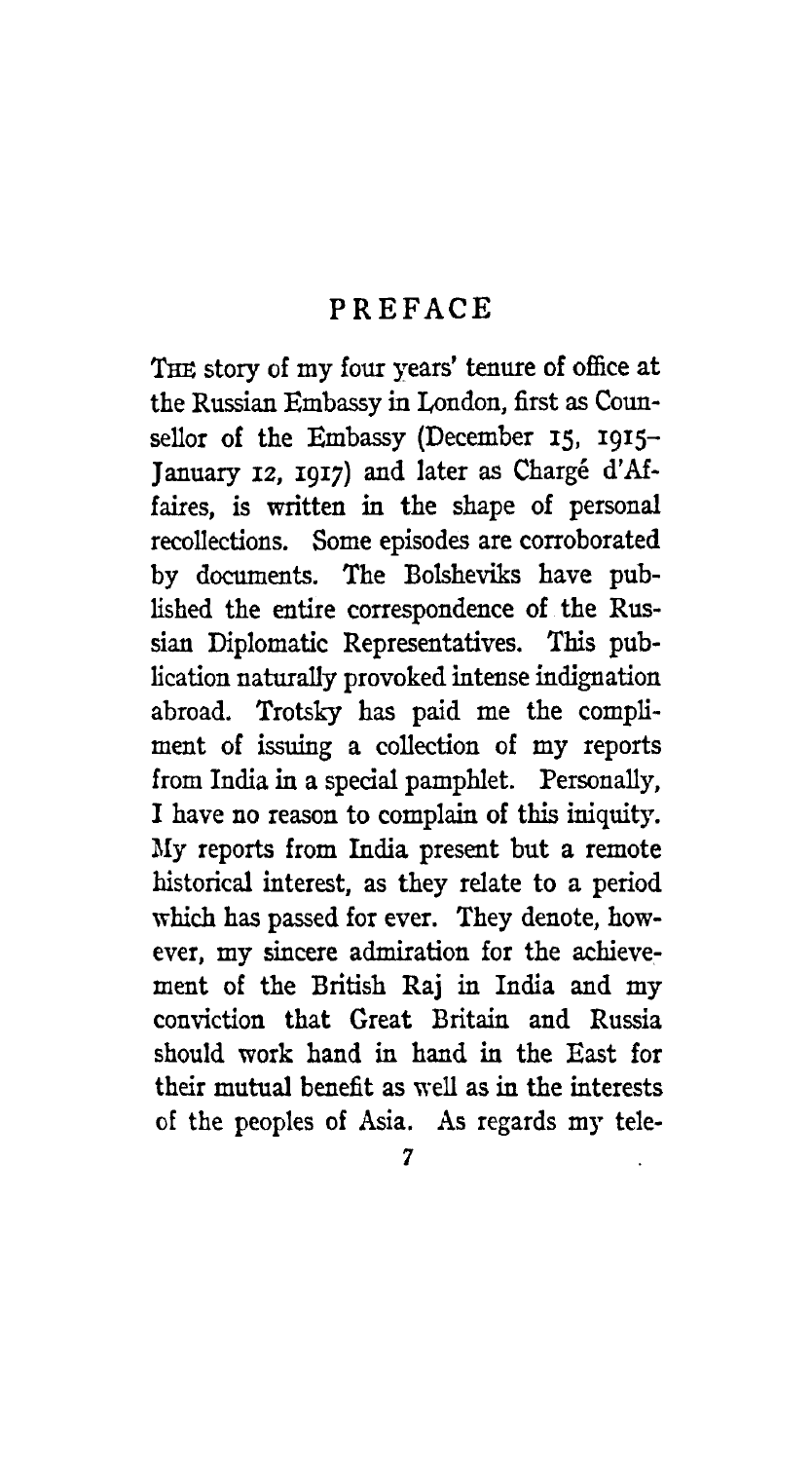# 8 PREFACE

grams from London, the secrets therein contained were only temporary secrets. The gist of all my reports was the unshaken faith in the future of Anglo-Russian friendship, which I still retain in spite of all that has happened.

I do not believe in the wisdom of writing several hundreds of pages of memoirs. Even great men, in my opinion, make a mistake in writing too much. Whatever interest attaches to these pages is due to the fact that unkind fate had placed me in a prominent position during the greatest crisis in history. The reader may accuse me of speaking too often in the first person. It is, however, the inherent feature of all personal recollections. Since the Bolsheviks have published the diplomatic correspondence of Russian representatives, I do not consider it an indiscretion to reproduce some of these documents.. I have also quoted a few letters and telegrams sent to Omsk from the Embassy. They are likewise but temporary secrets, and it is my firm belief that to withhold their publication is to deprive the public of the best means of forming a judgment on the activities of a diplomat.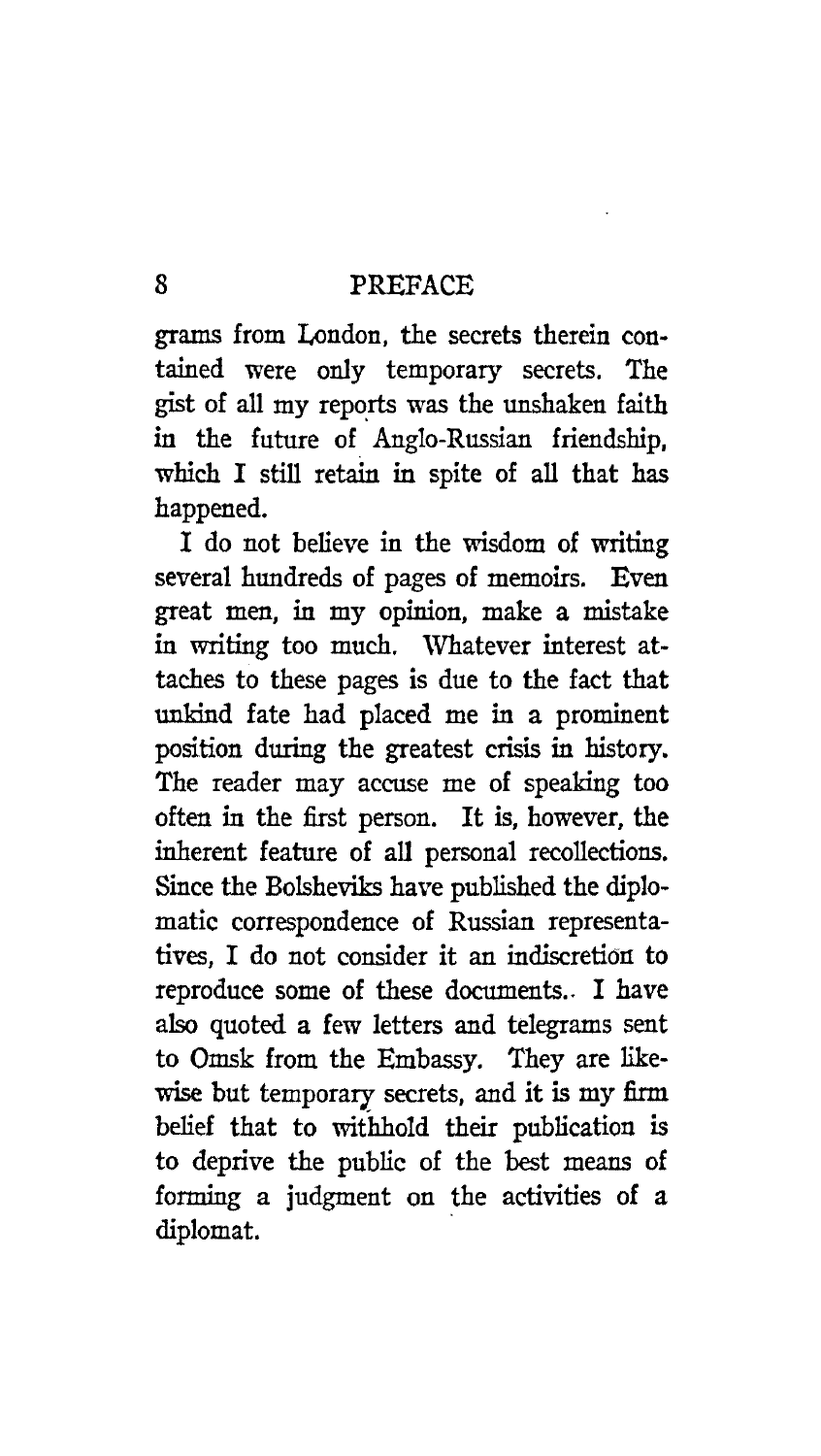# INDEX OF NAMES

Bullit, 303

Abaza, Lieut., 205 Akbar, 30 Alexeiev, General, 141, 142, 163-165 Arseniev, B., 15 Asquith, H. H., 36, 49, 57 Avxentiev, N., 98, 99, 258,  $27I$ Aylmer, General, 38 Bakhmetiev, B., 118, 202, 203, 285 Bakhmetiev, G., 118 Balfour, A. J., 56-58, 66, 75, 76, 127, 135, 137–140, 142, 149–152, 154, 155, 161, 165, 167, 189, 192, 193, 217, 228, 230, 232, 274, 280, 281, 284, 315, 316 Bashmakov, A., 43 Belosselsky, Prince, 302 Benckendorff, Count, 18,  $34-38$ , 49, 50, 53, 55-59, 89, 112 Bertie, Lord, 127 Bitcherakhov, General, 247 Briggs, General Sir Charles, 308 Brussilov, General, 55, 61 Buchanan, Sir George, 46, 55, 63, 65, 66, 85, 86, 115, 123, 125, 164, 192, 193

Burnham, Lord, 45 Byron, Lord, 42 Cambon, Paul, 36, 58, 126, 167, 190 Cantacuzene, Princess, 63, 64 Carnock, Lord, 36 Catherine II, 77 Cecil, Lord Robert, 91, 215-217, 232, 244, 248, 274, 276 Charles XII, 301 Chicherin, 92, 95, 97, 100-106, 109, 263 Chinda, Viscount, 167 Churchill, Winston, 305 Clemenceau, 198, 265 Cromie, Capt., 193, 231 Crosby, Oscar, 191 Curzon of Kedleston, Lord, 280, 283, 316 Dalai Lama, the, 19 Deitch,  $98 \cdot$ Denikin, General, 243, 281, 284, 285, 293, 295, 307 Derber, 268 Dessino, General, 130, 201 Dickens, Charles, 42 Dolivo Dobrovolsky, 194 Dorjiev, 19 Dostoyevsky, 42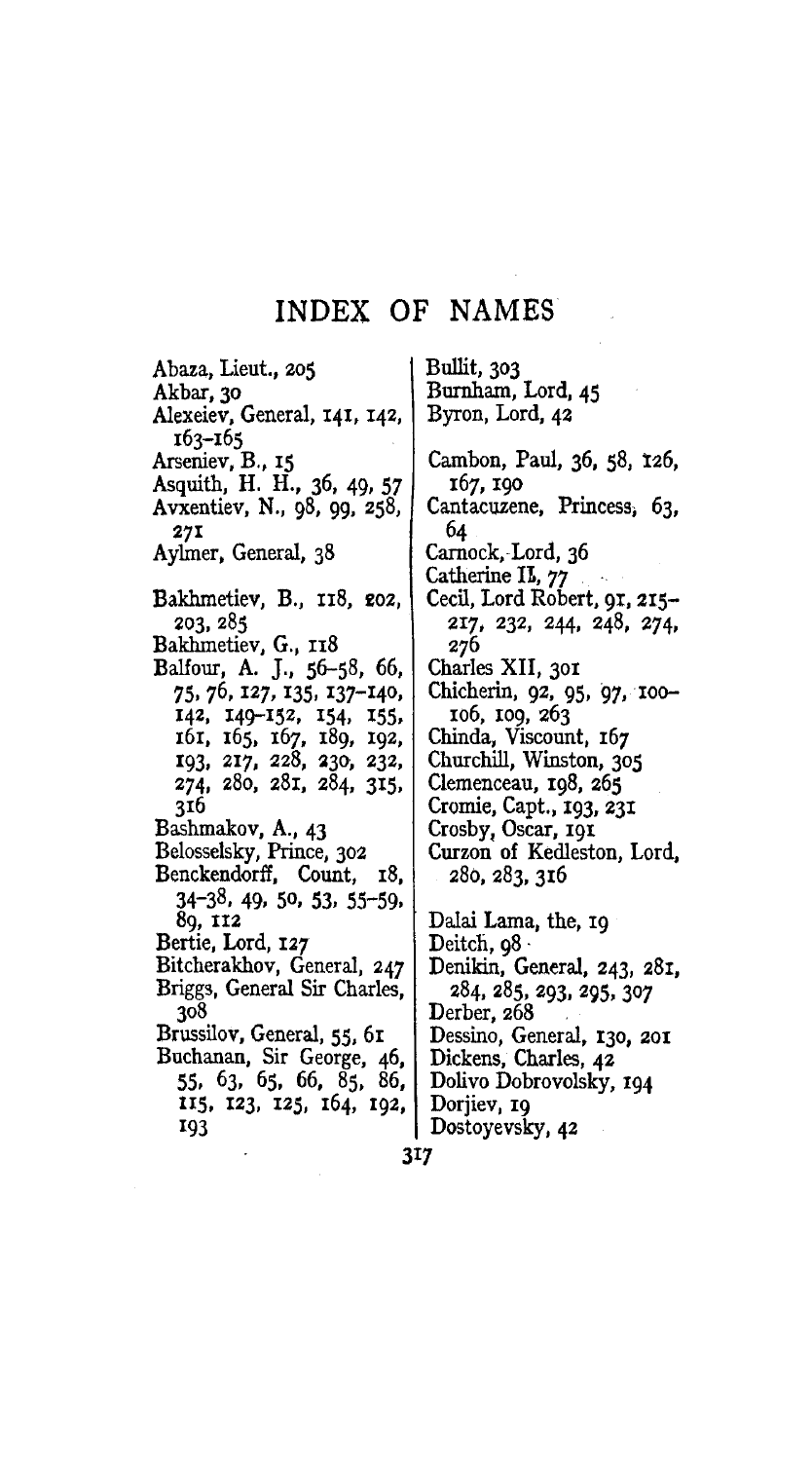### **INDEX**

Ehrlich, 136, 149 Festing, Miss Gabrielle, 12, 28 Figner, Vera, 103 Finkelstein, see Litvinov. Foch, General, 128 French, Sir John, 38 Galitzine, Prince, 112 Gavronsky, Dr., 100, 103, 250 George, David Lloyd, 38, 57, 63, 79, 81, 82, 87, 128, 140, 142, 148, 150, 154, 156, 157, 163, 252, 274, 284 Giers, Mr. de, 170, 171, 202-204, 285 Gogol, 89 Goldenberg, 136, 149 Gough, General Sir Hubert, 304 Goulkevitch, 285 Gourko, V.,  $48$ Graham, Sir Ronald, 107, 283 Grant, President, 63 Grey, Sir Edward, 36, 44, 46, 56, 57 Guchkov, 302 Haig, Sir Douglas, 38 Hanbury Williams, General Sir John, 308 Hardinge, Sir Arthur, 167 Hardinge, Lady, 24 Hardinge, Lord, 17, 22, 23, 36, 58, 66, 83, 162, 170, 223, 224, 226-230

Hartwig, 19 Henderson, Arthur, 85-88, 136, 138-140, 143, 144, 148, 149, 151, 154, 157 Hermonius, General, 201, 213 Hessen, J., 302 Heyking, Baron, 90 Hindenburg, General von, IIQ Horvat, General, 269 Hyderabad, Nizam of, 23 Imperiali, Marquis, 128 Islavine, 77 Izvolski, 285 Joffe, 196 Joshua, 310 Julius Cæsar, 310 Kamenev, 197, 198 Kartashev, 292-296 Kedrov, Admiral, 201 Kerensky, 84, 92, 103, 106, 114, 118, 119, 122, 128, 129, 133, 136, 139, 142, 149-151, 153-156, 161-165, 175-177, 181, 182, 206, 250-262, 268, 278 Kitchener, Lord, 40, 41, 55, 69, 70 Knox, General Sir Alfred, 119–121, 308 Kolchak, Admiral, 120, 243, 249, 260, 276–278, 284– 286, 290, 292-295, 297, 302, 307, 314, 315 Konovalov, 285 Kornilov, General, 114, 163-165, 256, 261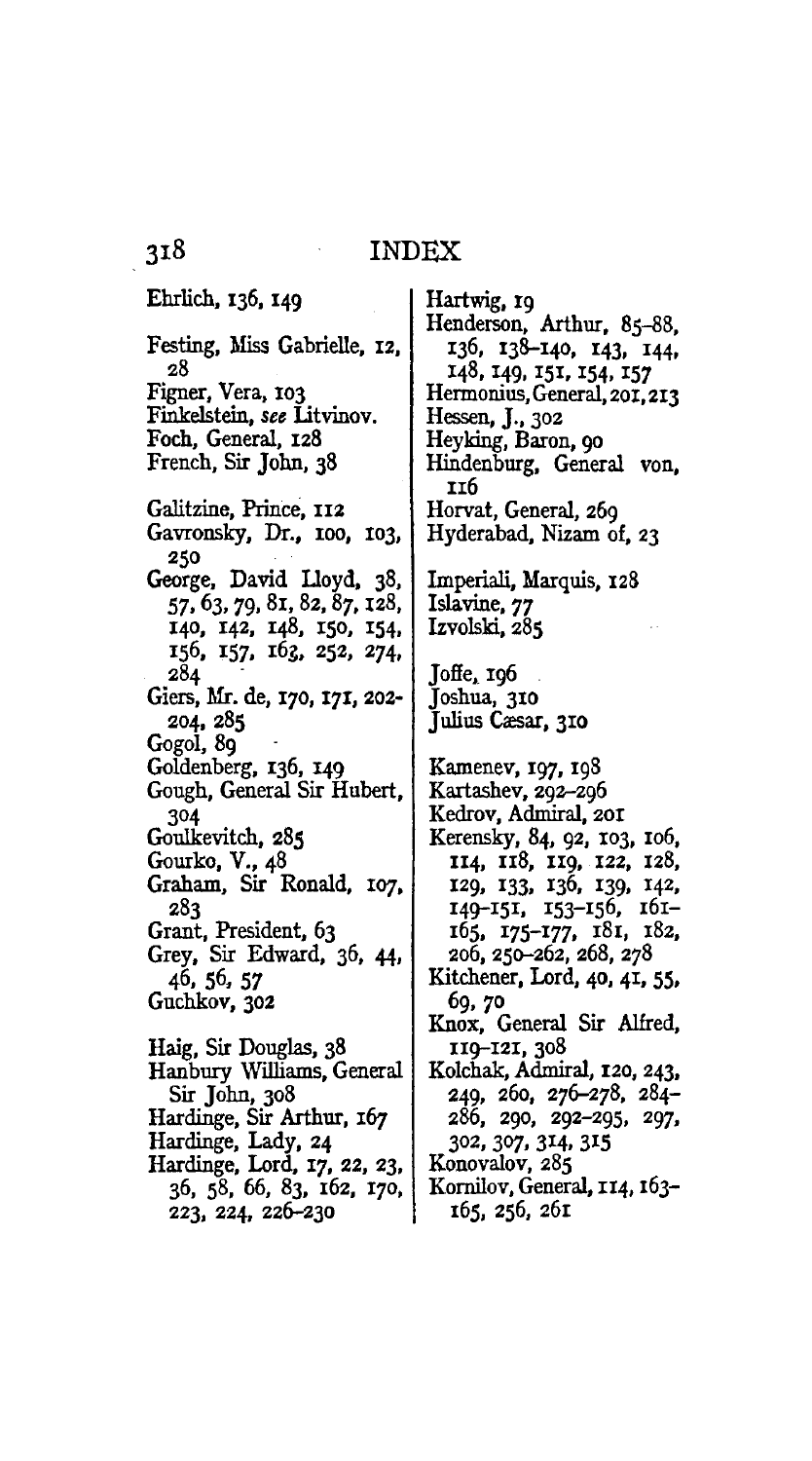# **INDEX**

Koudacheff, Prince, 51 Krassin, 316 Kropotkin, Prince, 99 Krougliakov, 95, 100 Krysin, 208-211 Kuhlmann, 253 Law, Bonar, 135, 138, 151, 153 Lamsdorff, Count, 19 Lansdowne, Lord, 19 Lenin, 100, 102, 106, 122, 124, 162, 176, 181, 182, 184, 187, 262, 277, 280, 289, 307 Litvinov (Finkelstein), 101, 104, 106, 107, 189, 196, 197, 208, 209, 211, 222, 223, 227, 231, 257, 316 Lindley, 193 Lobanov, Prince, 48 Lockhart, Bruce, 230, 231, 268 Louis XIV, 77 Luxburg, Count, 158, 160 Lvov, Prince, 78, 79, 81, 285, 309 MacDonald, Ramsay, 121, 136, 151, 153 Maklakov, 166, 188, 202, 204, 285 Marsh, Colonel F., 304 Meyendorff, Baron, 125 Miliukov, Paul, 47, 48, 54, 76, 81, 84, 95, 112-114, 118, 119 Milner, Lord, 59, 62, 63, 175 Mumtaz Mahall, 33

Nabokoff, C., 157, 211, 215, 228 Nabokoff, D., 98 Nabokoff, V., 43 Napoleon, 206, 310 Nemirovitch Dantchenko, 43 Neratov, 302<br>Nicolas, Emperor, 41, 56, 64, 65, 70, 71 Onou, 211 Page, Mr., 167. Painlevé, 127 Plekhanov, 88 Poincaré, 156 Poliakov-Litovtzev, 205 Pokrovsky, 56 Protopopoff, 53, 54, 62, 64, 112 Rasputin, 46, 54 Reuss, Henry XXXI, 15, 159

Ribot, 126, 127 Rodzianko, 55 Roos Keppel, Sir George, 27, 28 Rosen, Baron, 49–52 Russanov, 136, 149 Russky, General, 141 Sabline, 316

Samarin, 55 Savinkov, 88, 98, 99, 285 Sazonov, 37, 55, 83, 88, 263, 284-287, 289, 290, 292, 298, 303, 315 Shah Jehan, 30, 33